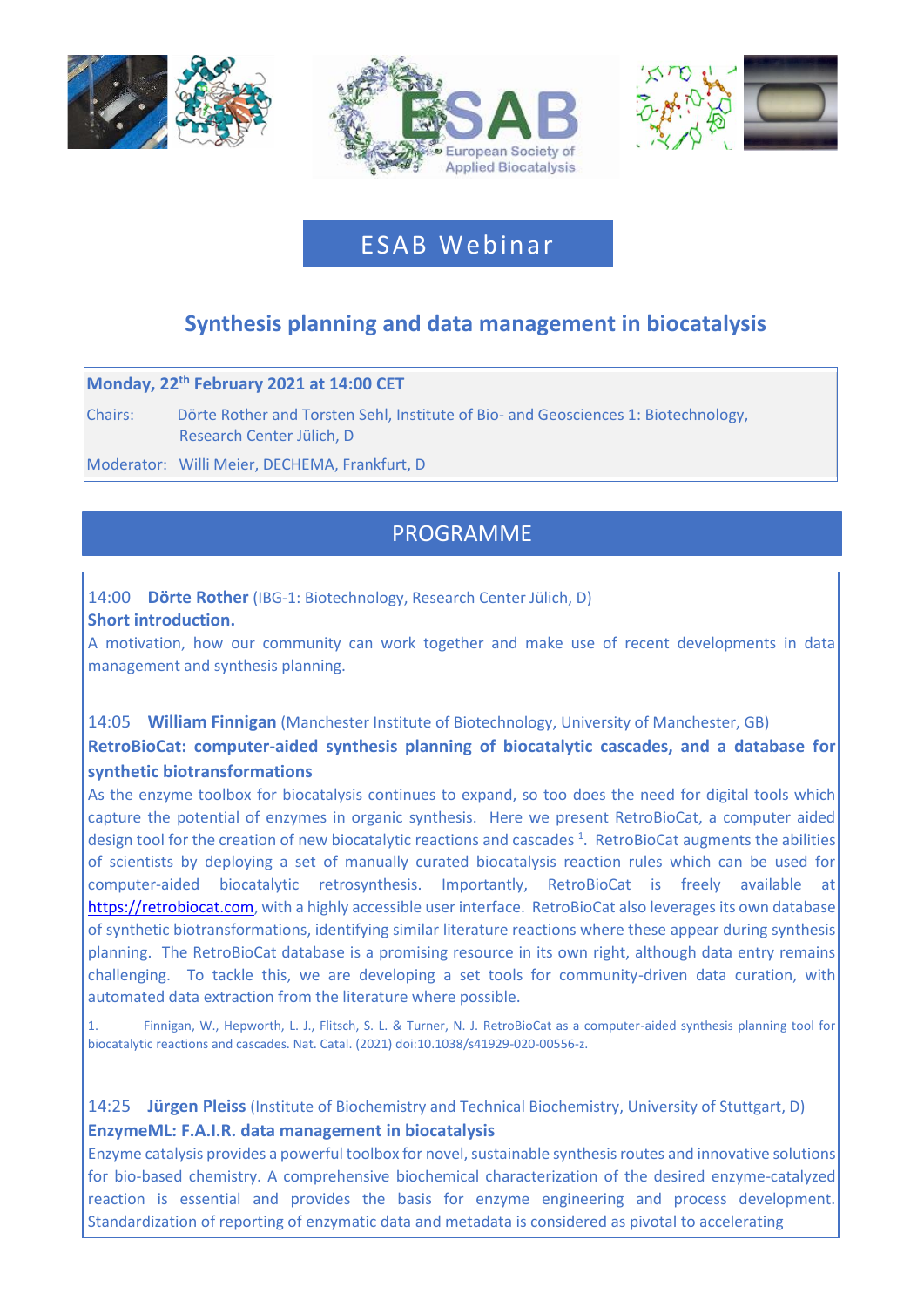bioprocess development and reducing costs. Meta-research studies suggest the lack of standardization to report and share experimental protocols, results, and data as one of the causes of the reproducibility crisis in the biomedical sciences. EnzymeML was established as a data exchange format that facilitates interoperability and reusability of enzymatic data by integrating comprehensive information on reaction conditions, time courses of substrate and product concentrations, the selected kinetic model, and the estimated kinetic constants. An Application Programming Interface facilitates the integration of applications such as electronic lab notebooks, modelling platforms, and databases. EnzymeML documents can be stored locally as files or as structured entries on the platform Dataverse, thus making biocatalytic data findable and accessible.

## 15:45 **Stephan Malzacher** (IBG-1: Biotechnology, Research Center Jülich, D) **BioCatHub – an electronic lab notebook for biocatalysis according to the FAIR data principles**

The reproducibility of experiments in biocatalysis is challenging and requires a lot of time and resources. Incomplete or incorrect documentation is one of the main reasons why experiments are not reproducible. To address this challenge, the BioCatHub project was established. The goal of this project is to develop a browser based electronic lab notebook (ELN) in particular for the biocatalysis community. BioCatHub is designed and developed based on the FAIR (Findable, Accessible, Interoperable and Reusable) data principles, using the Strenda (Standards for reporting enzymology data) recommendations as metadata standard and EnzymeML (Enzyme markup language) as exchange format in between researchers, tools and databases. BioCatHub is intended to be a tool, driven by the needs of the biocatalysis community for sustainable research data management.

### 15:05 **Ulrike Wittig** (HITS gGmbH, Heidelberg Institute for Theoretical Studies, D)

#### **Collecting, curating, interlinking and sharing data with SABIO-RK and FAIRDOM-SEEK**

The presentation will focus on two services for collecting, curating, interlinking and sharing data: SABIO-RK and FAIRDOM-SEEK. SABIO-RK (http://sabiork.h-its.org/) is a manually curated database for biochemical reactions and their kinetic properties. Data are mainly extracted from literature and manually curated and annotated to external resources. The database supports experimentalists and modellers in understanding of complex biochemical networks by structuring kinetic data and related information from literature. FAIRDOM-SEEK (https://fairdomseek.org) is a web-based data management platform which supports collaborative and interdisciplinary projects in storing, interlinking and sharing research data. FAIRDOM-SEEK is used in many different national and international research projects and is an integral member of several infrastructure initiatives.

# ABOUT THE SPEAKERS

**William Finnigan** (Manchester Institute of Biotechnology, University of Manchester, GB) received his PhD in 2016, having worked in the groups of Jennifer Littlechild and Nicholas Harmer at the University of Exeter. In Exeter he investigated the use of the thermophile *Thermus thermophilus* as a host organism for whole-cell biocatalysis, and the use of mathematical modelling for the optimization of multi-enzyme systems. Following his PhD, he moved to the University of Manchester where he initially worked on the production of recombinant spider silk as part of the synbiochem center. He now works in the groups of Nicholas Turner and Sabine Flitsch, exploring the potential of digital technologies to speed up research and development in biocatalysis.